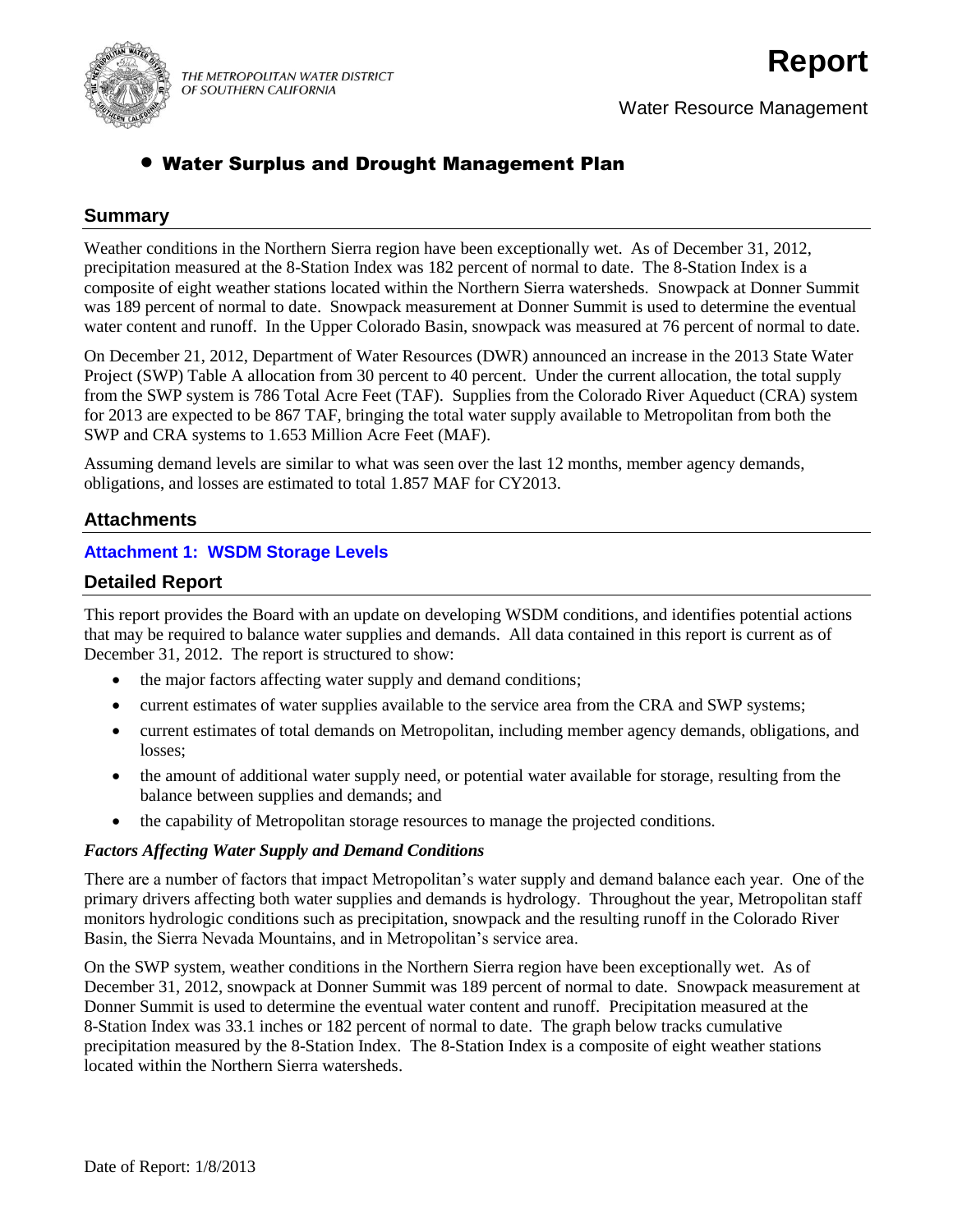

On the CRA system, precipitation and snowpack in the Upper Colorado Basin are the primary indicators of water supply conditions. Precipitation is measured at 118 stations located throughout the basin. As of December 31, 2012, snowpack was measured at 76 percent of normal to date, with a snow-water content of 6.5 inches. Due to the way that Colorado River Supplies are apportioned, weather conditions do not impact Metropolitan water supplies in the current year. However, impacts will be seen to storage levels in Lake Powell and Lake Mead, which in turn affect the likelihood of surplus or shortage conditions in the future.



#### *Colorado River Aqueduct*

Total supply from the CRA system is estimated at 867 TAF for 2013. Unlike supplies from the SWP system, Metropolitan does not anticipate supplies from the CRA system to change or fluctuate in large quantity beyond Metropolitan's Priority 4 Basic Apportionment and the established exchange programs.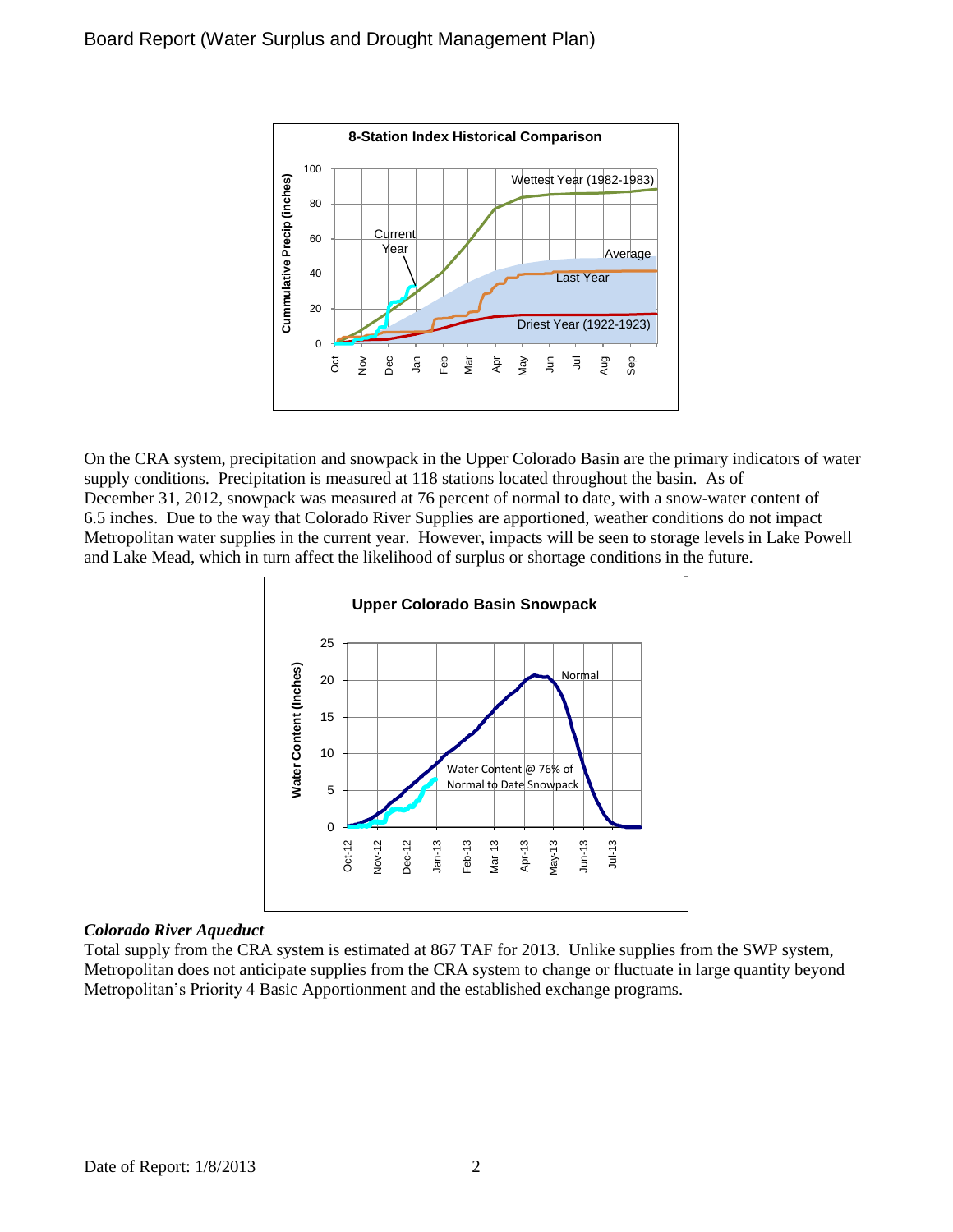| 2013 Colorado River Aqueduct Supply               |         |
|---------------------------------------------------|---------|
| <b>Basic Apportionment</b>                        | 550,000 |
| <b>IID/MWD Conservation Program</b>               | 85,000  |
| <b>PVID Land Fallowing</b>                        | 31,000  |
| Transfer to SDCWA (IID Transfer and Canal Lining) | 181,000 |
| Canal Lining Water to MWD                         | 16,000  |
| Lower Colorado Water Supply Project               | 4,000   |
| <b>Agricultural Adjustments</b>                   | 0       |
| <b>CRA Supply</b>                                 | 867,000 |

The table below shows Metropolitan's estimate of diversions from the Colorado River for CY 2013.

## *State Water Project System*

On December 21, 2012, DWR announced an increase in the 2013 SWP Table A allocation from 30 percent to 40 percent. The SWP Table A allocation is determined based on a number of factors, including storage levels in Lake Oroville and San Luis Reservoir, as well as rain and snowfall. As conditions change during the course of the next five months, DWR is expected to adjust the Table A allocation accordingly. The table below shows the supply from the SWP system based on the current 40 percent allocation.

| 2013 State Water Project Supply |         |
|---------------------------------|---------|
| Table A Allocation @ 40%        | 765,000 |
| Turn-Back Pool A                |         |
| <b>SBVMWD Minimum Purchase</b>  | 20,000  |
| Port Hueneme                    | 1,000   |
| <b>SWP Supply</b>               | 786,000 |

#### *Demands, Obligations, and Losses*

For CY 2013, the initial member agency demands are assumed to be 1.8 MAF, which reflects conditions similar to the last 12 months. However, weather conditions, economic activity, and local supplies will impact this estimate. Staff will continue to track member agency demands as the year progresses.

| 2013 Member Agency Demand                      |           |
|------------------------------------------------|-----------|
| Member Agency Demand (based on last 12 months) | 1,800,000 |

Losses and obligations for 2013 are estimated at 57 TAF. This estimate consists entirely of Metropolitan distribution system losses; at this time Metropolitan has no outstanding obligations for 2013.

| 2013 Obligations and Losses   |        |
|-------------------------------|--------|
| System and Storage Losses     | 57,000 |
| <b>Obligations</b>            |        |
| <b>Obligations and Losses</b> | 57,000 |

#### *Storage*

Metropolitan's WSDM storage reserves at the beginning of CY 2013 are estimated to total 2.739 MAF. The estimated 2013 take capacity based on current conditions is approximately 1.652 MAF. Factors affecting take capacity include facility capacities, contractual terms, and the SWP Table A allocation. The Central Valley banking and the CRA groundwater programs take capacities are based on the current SWP Table A allocation of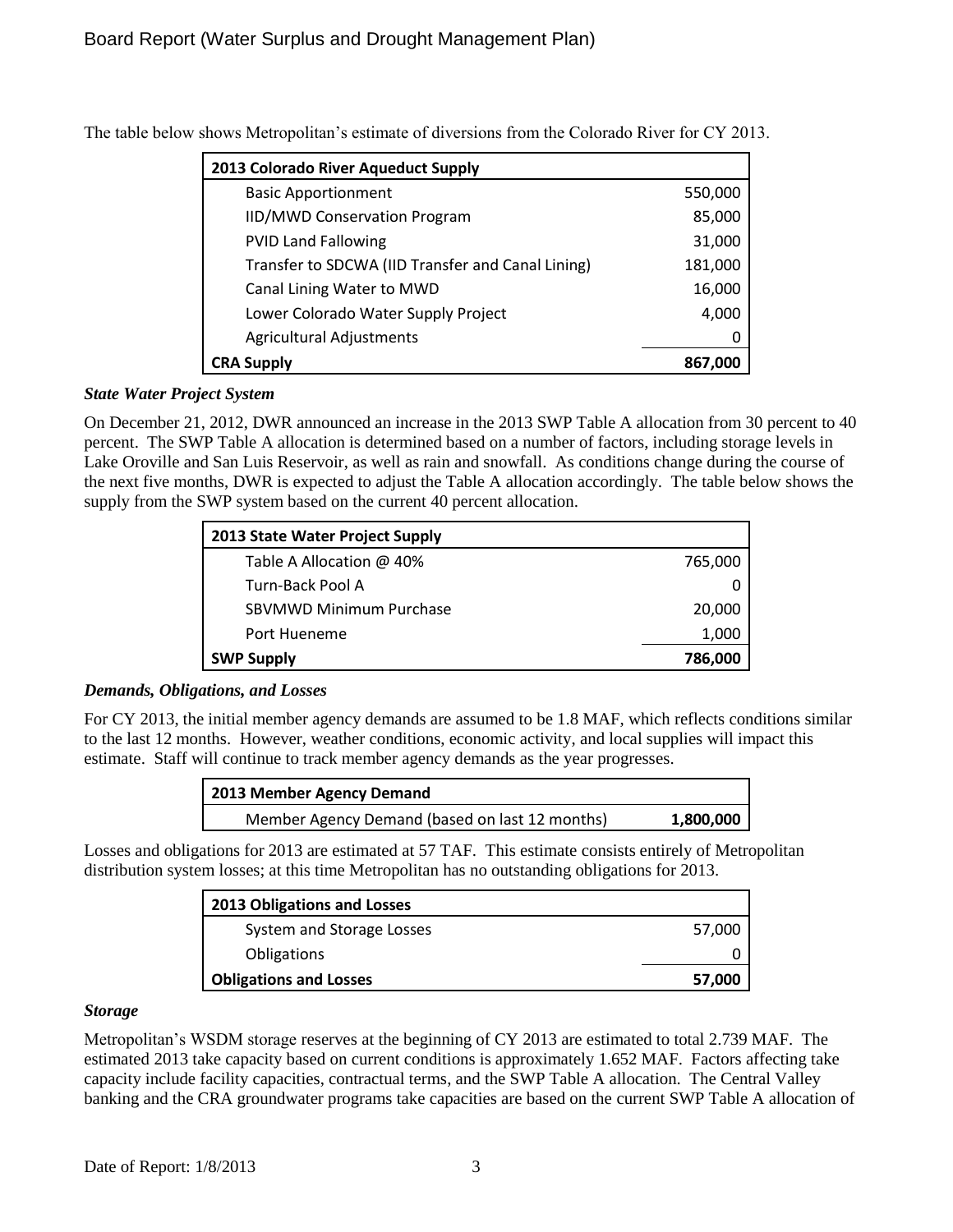# Board Report (Water Surplus and Drought Management Plan)

40 percent. **Attachment 1** provides a discussion of storage capacities and major considerations for Metropolitan's storage programs.